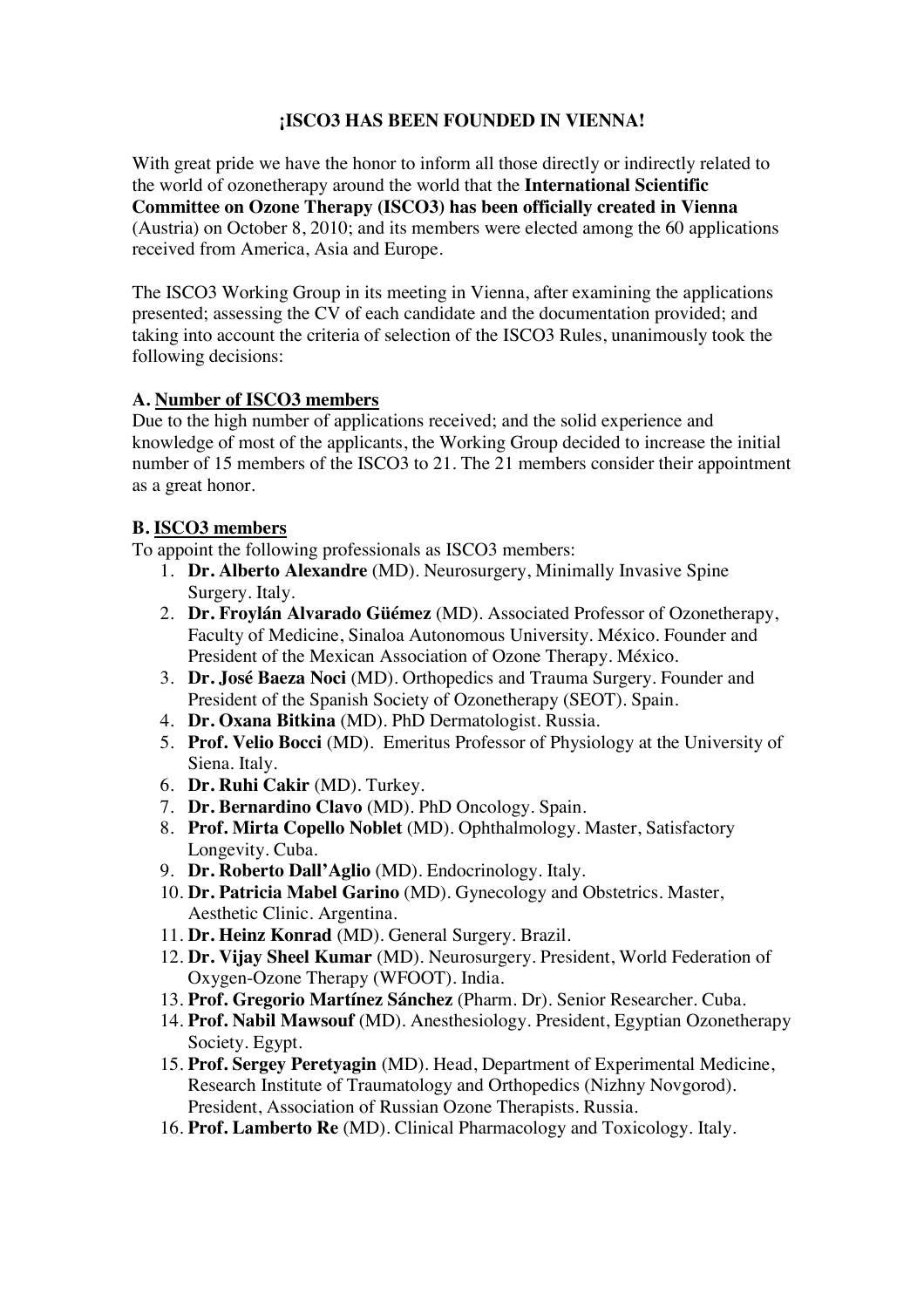- 17. **Dr. Adriana Schwartz** (MD). Gynecology and Obstetrics, Founder and President of the Spanish Association of Medical Professionals in Ozone Therapy (AEPROMO). Spain.
- 18. **Dr. Frank A. Shallenberger** (MD). Vice President, Society of Orthomolecular Health Medicine. USA.
- 19. **Dr. Tiron Stefan** (MD). Orthopedics Surgery and Sport Traumatology. Founder and President, Scientific Romanian Association of Ozone Therapy. Romania.
- 20. **Dr. Veronika Vongai** (Biochemistry). PhD Biophysics. Ukraine.
- 21. **Dr. Takeo Watarai** (MD). PhD Cardiovascular. President, Japanese Society of Oxidative Medicine**.** Japan.

## **C. External Consultants**

To appoint the following professionals as ISCO3 External Consultants with right to say but not right to vote:

- 1. **Prof. Eugeni I. Nazarov** (Biophysics). PhD Chem. Sci., Dr. Sci. Tech. President of the Ukrainian Association Ozone Therapists. Ukraine.
- 2. **Dr. Fadi Sabbah** (Dentist). Lebanon.
- 3. **Dr. Med. Vet. Siegfried Schulz (**Veterinary Surgeon), PhD Gastric Secretion. Germany.

## **D. ISCO3 Directors**

To elect as Directors of the Board the following professionals: **President**: Professor Velio Bocci (MD). **Vice-president**: Professor Nabil Mawsouf (MD). **Secretary**: Dr. Adriana Schwartz (MD).

#### **E. Legal Advisor and Treasurer**

To appoint the following professional as ISCO3 Legal Advisor and Treasurer Mr. Roberto Quintero (Lawyer). Doctorat Troisième Cycle. International Relations. Political Science. Spain.

#### **F. Working methodology**

To adopt for the ISCO3 the following working methodology: To choose one subject of research. Then the President will select one ISCO3 member as Rapporteur, or if necessary more than one, to prepare, within a given period of time, a paper on the chosen subject. The Rapporteur has the right to consult all the people – inside and outside the ISCO3 - that she/he considers convenient, during the time of drafting of the paper. Once the deadline is over the paper will be distributed among the ISCO3 members for discussions and, eventually for approval. During the discussions of the paper by ISCO3, External Consultants may be appointed to participate in the discussions with only right to say, not right to vote.

#### **G. Papers to be discussed in the following months**

1. **Reference paper to provide scientific and medical support to the regularization of ozonetherapy**. The objective is that the reference paper helps in each country where ozone therapy associations may be interested in the regularization of the therapy.